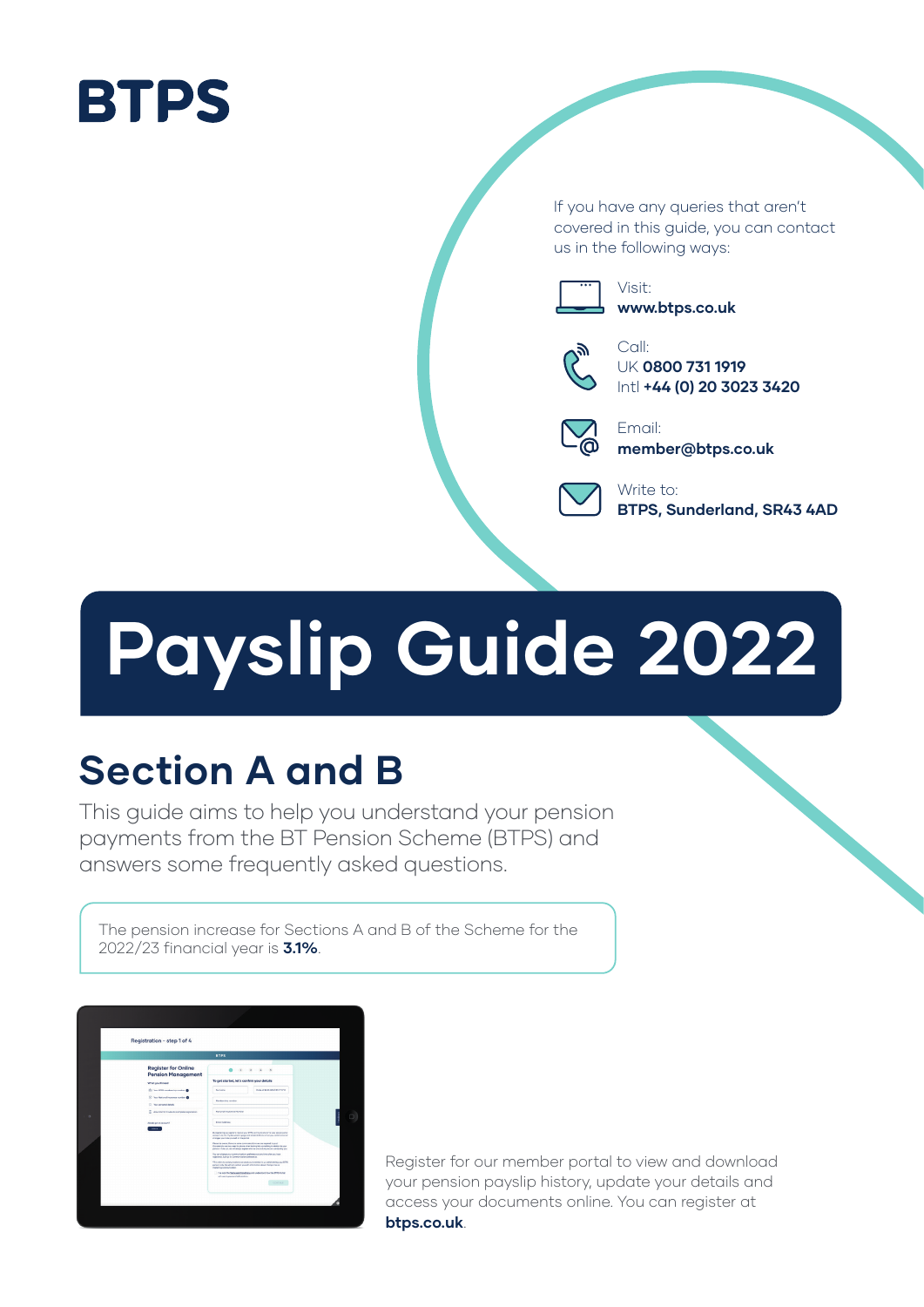# **Understanding your payslip**

# **BTPS**

#### **KEEP THIS SAFE**

Please keep a copy of this payslip as proof of the pension you receive for any benefit assessments or financial references.

#### **VISIT BTPS.CO.UK**

To view and download your pension payslips online, register for our member portal at **btps.co.uk**.

# **Your BTPS Payslip**



If you have a query, you can find details of who to contact on the reverse.

Our Payslip Guide covers frequently asked questions, including your pension payment dates. This information is also available online. Register for our member portal at **btps.co.uk** to view and download past payslips and access them online in future. You can also download your P60s, view your documents online, change your address or bank account and update your contact details.

This communication is from BT Pension Scheme Administration Ltd (BTPSA) BTPSA correspondence address – BTPS, Sunderland SR43 4AD. Tel: 0800 731 1919. Registered in England No: 10665093

BTPS Payslip Annual AB 2022

**\*NOTE**: If the 'Tax deducted' value above is negative, this amount has been refunded to you by BT Pension Scheme (BTPS). The tax refund may have been spread over several months or may have been paid in one instalment.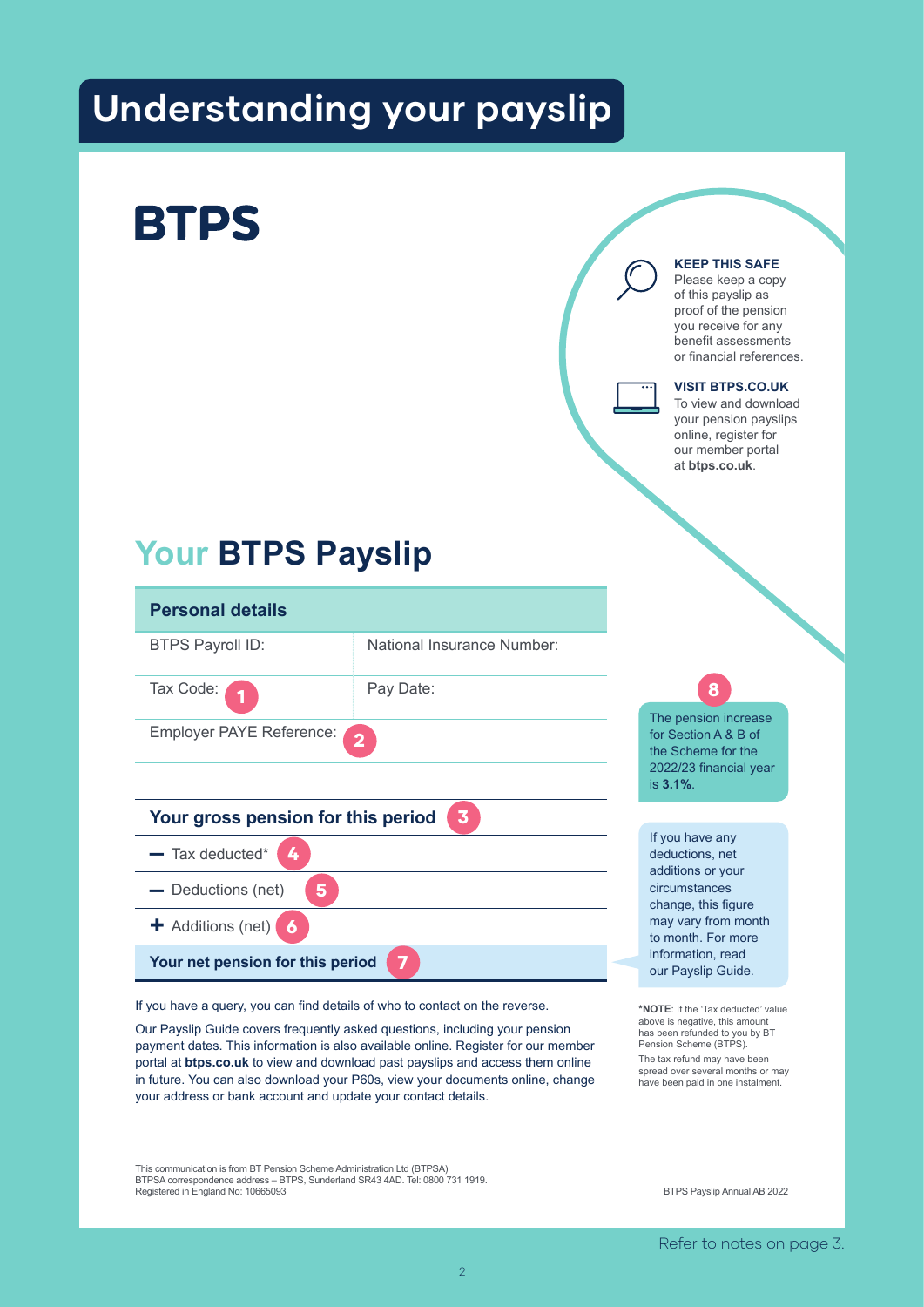#### 1. **Tax code**

This is the tax code that HM Revenue & Customs (HMRC) has provided to us for you. If you think this may be incorrect, please contact HMRC directly on **0300 200 3300** (**+44 135 535 9022** from abroad), and they'll tell us if there's any change. Please note, we're unable to contact HMRC on your behalf to alter your tax code. In addition, we're only able to update your tax code on the instruction of HMRC.

#### 2. **Pay As You Earn (PAYE) reference**

This reference number is provided by HMRC to BTPS to identify the pension scheme for employee income tax and National Insurance purposes. You'll need this reference number if you contact HMRC about your tax code.

#### 3. **Gross pension**

This includes all elements of pension due for the current pay period, including arrears of pension owed, if applicable. This is the amount of pension before any tax is deducted.

#### 4. **Tax deducted**

This is the total amount of tax deducted in this period, based on your tax code. BTPS only changes your tax code when it receives instruction from HMRC. All tax queries should be directed to HMRC on **0300 200 3300**  (outside UK: **+44 135 535 9022**). You will need to quote your National Insurance Number and BTPS's Employer PAYE Reference, both of which can be found on your payslip.

#### 5. **Deductions (net)**

This shows any deductions you've asked us to take from your pension, such as health cover, and will also include deductions for Court Orders.

#### 6. **Additions (net)**

This total shows any lump sum or other non-taxable ad hoc payments, if applicable.

#### 7. **Net pension**

This is the amount you will receive in each pay period, whether that be weekly, monthly or quarterly, unless you are advised otherwise.

#### 8. **Pension increase**

This shows the pension increase which was applied to Section A/B pensions in payment for the 2022/23 tax year. This increase is applied to the element of your pension above any Guaranteed Minimum Pension (GMP) you may have. There are separate increases applied to your GMP. In addition, the increase will not be applied if you elected the pension increase exchange option, i.e. you elected to give up increases on the part of your pension that built up before 6 April 1997 and in excess of your GMP. The increase is applied from 1 April 2022. Please see the "Understanding your pension increase" section of this guide for further details.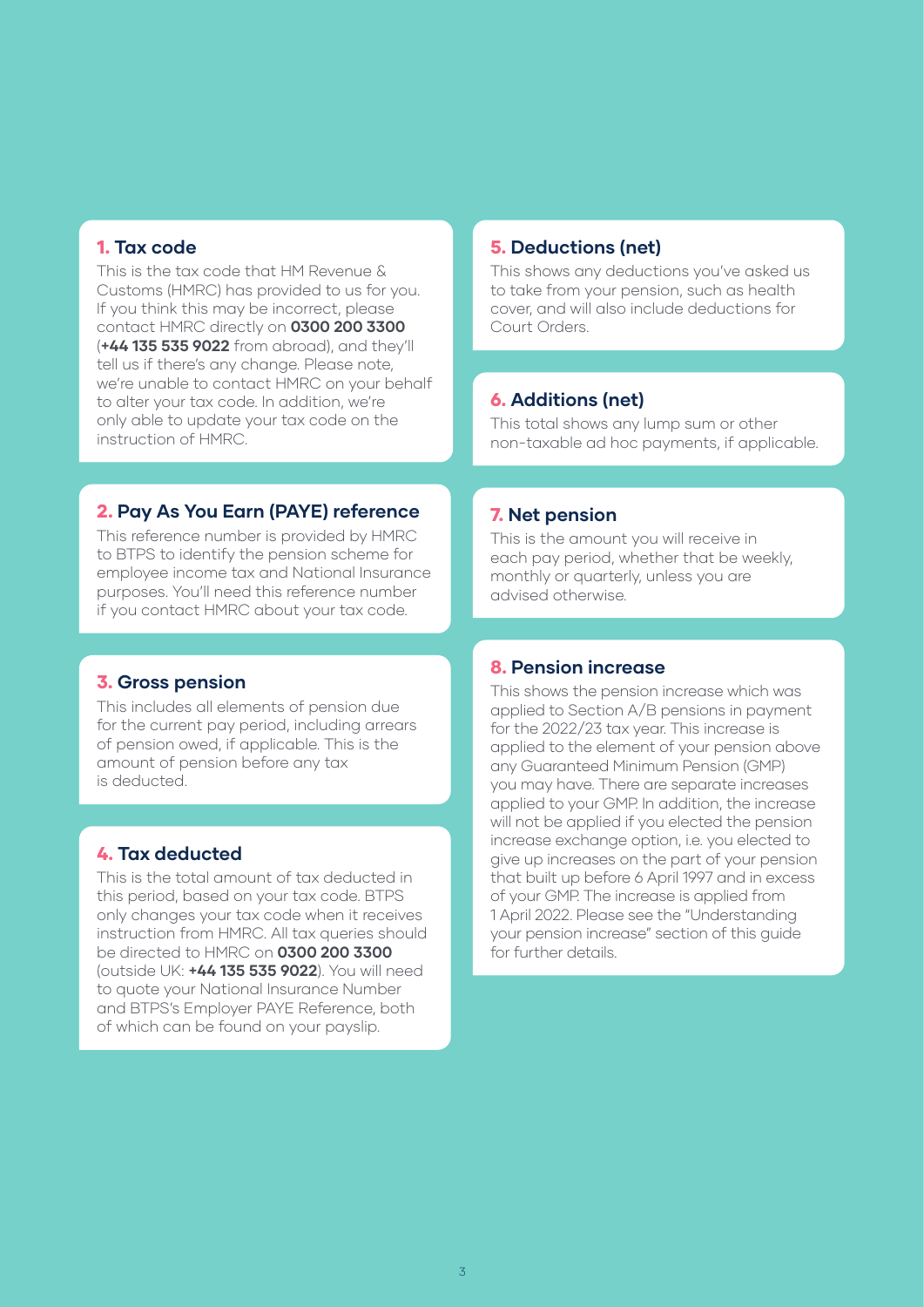# **Understanding your pension payments**

To help you better understand when and how your pension is paid, and how the annual pension increase is calculated, we've included answers to the most commonly asked questions below.

### Q1: **Where can I view my payslips?**

You can view your regular pension payment details online and download past payslips on our member portal. Register at btps.co.uk. There's a handy registration video and guide on our website to help you, go to **btps.co.uk/Support**.

Your monthly pension payments will be made on

### Q2: **When are my pension payments made?**

the following dates during 2022/23.

| <b>Month</b>     | <b>Payment date</b> |
|------------------|---------------------|
| April 2022       | 29 April 2022       |
| May 2022         | 31 May 2022         |
| <b>June 2022</b> | 30 June 2022        |
| <b>July 2022</b> | 29 July 2022        |
| August 2022      | 31 August 2022      |
| September 2022   | 30 September 2022   |
| October 2022     | 31 October 2022     |
| November 2022    | 30 November 2022    |
| December 2022    | 23 December 2022    |
| January 2023     | 31 January 2023     |
| February 2023    | 28 February 2023    |
| March 2023       | 31 March 2023       |

If you're paid weekly, payments will be made every Thursday.

### Q3: **How can I change my bank account details?**

You can update your bank or building society account details on the member portal. Register for online access at btps.co.uk. Alternatively, you can find a Change of Bank form on our website or write to us at BTPS, Sunderland SR43 4AD.

If you want us to pay your pension into an overseas account you can download a Western Union overseas (non UK) bank mandate for the country you want from our website or portal. Go to **btps.co.uk/Support/WesternUnionForms**. Alternatively you can contact us on **0800 731 1919** or **+44 (0) 20 3023 3420** from abroad to request an overseas payment form.

### Q4: **Will my pension payment change?**

Your pension payment is typically a fixed amount each month, but it could change for various reasons, including:

- If it is your first pension payment, it could include arrears or be a pro-rated instalment;
- If your tax code is adjusted by HMRC after the beginning of the tax year (April), your tax deductions may vary over two months and this may alter your net pension amount;
- If you are a Section B member and built up benefits in the Scheme after April 2009, your pension may be reduced by the State Pension Offset once you reach State Pension age (as outlined to you in the correspondence issued when you retired);
- If you have any voluntary deductions (such as health cover), these may vary;
- If you have any net additions for a particular period (such as a refund of a voluntary deduction); or
- If you receive a pension increase.

If any of these apply, you can check your regular pension payments online on the member portal visit **btps.co.uk**.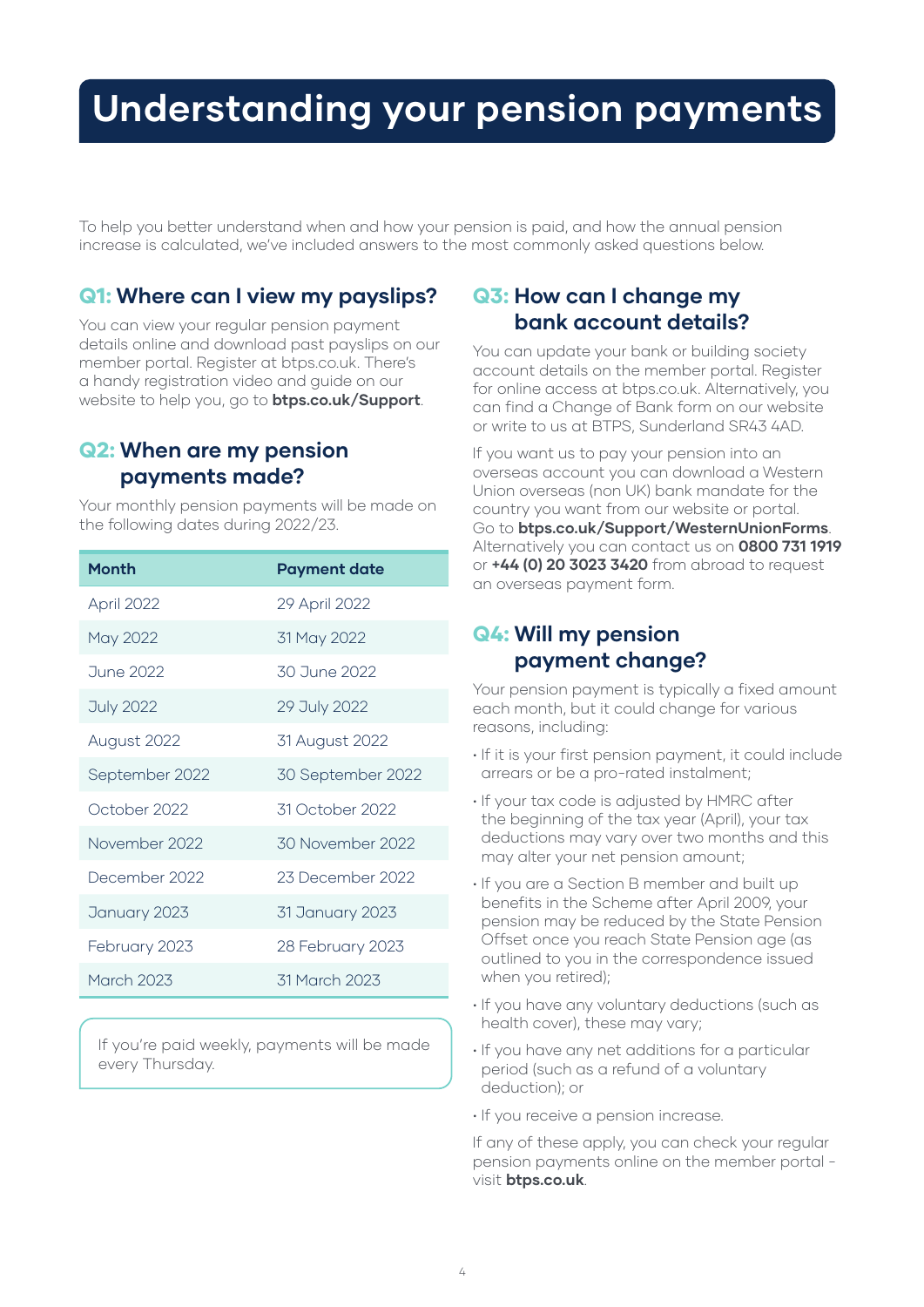# **Understanding your pension increase**

Pension increases are applied annually to your BTPS pension to help protect its value and spending power. How much your pension increases by varies from year to year and across different elements of your pension, depending on your individual circumstances.

Your BTPS pension is normally increased each year on or after 1 April. If the start date of your pension was less than 12 months ago, your first pension increase may be proportionate to the number of months of pension payments you have received. You will receive a full increase next year.

Your pension is split into different components. Your 2022 pension increase will depend upon the split of your pension between each of these components. For instance:

- If you chose the option to exchange pension increases on part of your pension for a higher initial pension at retirement (or as part of the special offer period in 2014), then you will have an element of your pension which no longer receives increases.
- Your pension may include an element of Guaranteed Minimum Pension (GMP). GMPs also attract pension increases but some or all of this pension increase is paid along with your State Pension. The increase applied to your GMP may therefore be paid either by BTPS, the government, or a combination of both depending on your dates of service and when you reach State Pension age. See Q7 and Q8 for further details.

| <b>Pension</b><br>component                                    | Do I have this pension<br>component?                                                                                                                                 | How the 2022 pension increase<br>is calculated                                                                                                                                                                       | 2022<br>increase      |
|----------------------------------------------------------------|----------------------------------------------------------------------------------------------------------------------------------------------------------------------|----------------------------------------------------------------------------------------------------------------------------------------------------------------------------------------------------------------------|-----------------------|
| Non-increasing<br>pension                                      | Where you have exchanged<br>pension increases for a<br>higher initial pension.                                                                                       | This part of your pension will stay at<br>its original level and will not receive any<br>increases.                                                                                                                  | 0%                    |
| <b>GMP</b> for service<br>from 6 April 1978<br>to 5 April 1988 | The pension being paid to<br>you will probably include an<br>element of GMP if                                                                                       | If you reached State Pension age before<br>6 April 2016.                                                                                                                                                             | 0%<br>(see $Q8$ )     |
|                                                                |                                                                                                                                                                      | If you reached State Pension age on,<br>or after, 6 April 2016.                                                                                                                                                      | 31%<br>$(see \Omega)$ |
| <b>GMP</b> for service<br>from 6 April 1988<br>to 5 April 1997 | • you (or the member if you<br>are a dependant) were<br>a contributing member<br>of the Scheme at any<br>time between 6 April 1978<br>and 5 April 1997; and          | Based on the rise in the Consumer<br>Prices Index (CPI) over the 12 months to<br>September 2021, up to a maximum of 3%<br>if you reached State Pension age before<br>6 April 2016.                                   | 3.0%                  |
|                                                                | • you are either a member<br>who has reached GMP<br>payment date (65 for men<br>and 60 for women) or you<br>are a dependant.                                         | Based on the rise in the Consumer<br>Prices Index (CPI) over the 12 months to<br>September 2021, with no maximum, if you<br>reached State Pension age on or after<br>6 April 2016.<br>CPI over this period was 3.1%. | 3.1%                  |
| Increasing<br>pension in<br>excess of GMP                      | Most Section A & B members<br>will have some element<br>of increasing pension in<br>excess of GMP, including<br>all members that left service<br>after 6 April 1997. | In Section A & B of the Scheme, this<br>element of pension receives increases<br>based on the rise in the CPI over the<br>12 months to September 2021.                                                               | 3.1%                  |

Most members will have a pension that is a combination of some, or all, of the various elements outlined above. The increase you will receive in April 2022 will be somewhere between 0% and 3.1% depending on the proportions of each element that make up your pension.